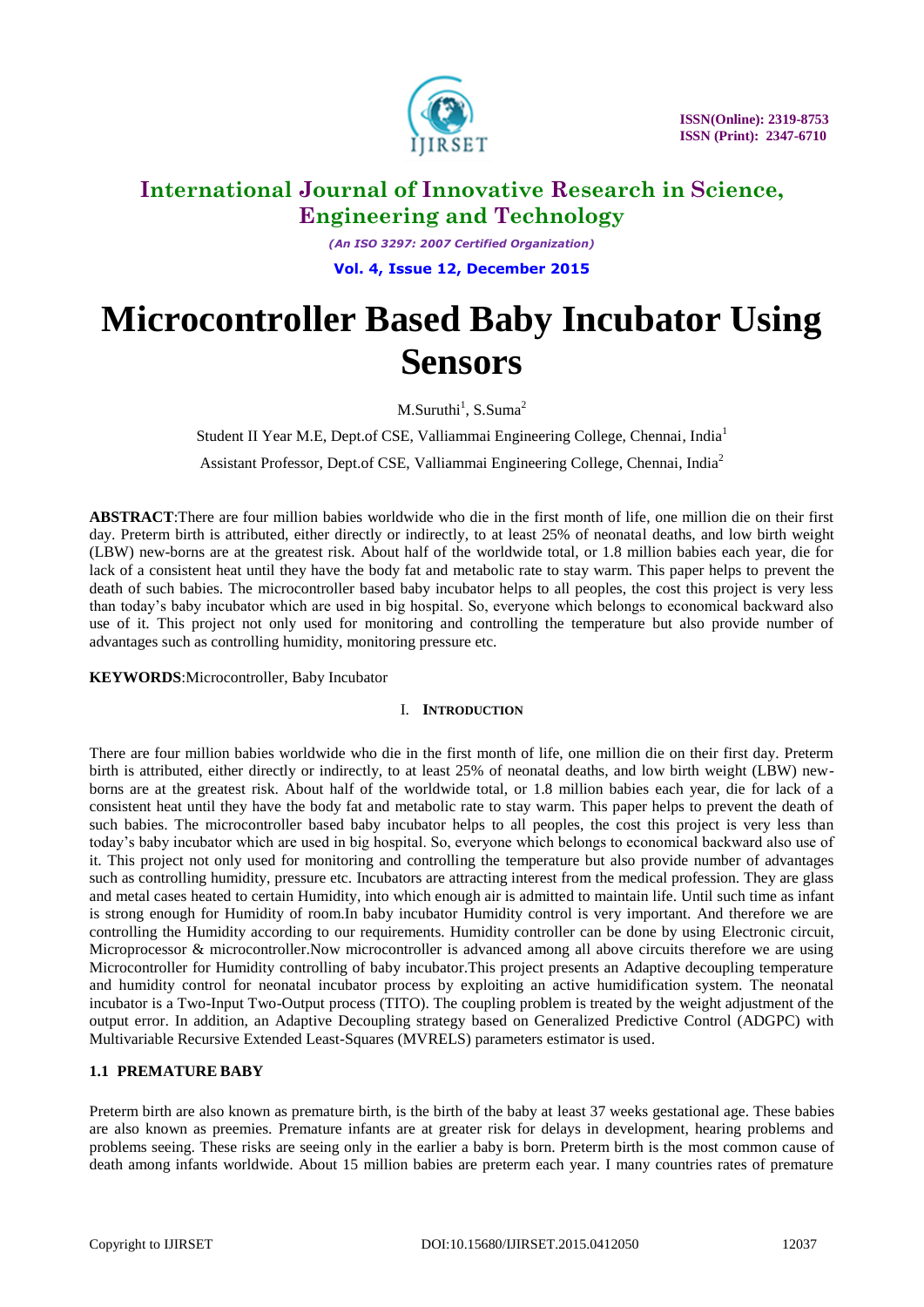

*(An ISO 3297: 2007 Certified Organization)*

### **Vol. 4, Issue 12, December 2015**

birth have increased between 1990s and 2015s. Complications from preterm births resulted in 0.74 million deaths in 2013 down from 1.57 million in 1990.

### **1.2 NEONATAL INTENSIVE CARE UNIT**

Neonatal intensive care unit is known as intensive care nursery especially in the care of premature or ill newborn infants. Newborn babies who need intensive medical attention are often admitted into a special area of the hospital called the neonatal intensive care unit. The NICU combines advanced technology and trained health care professionals to provide specialized care for the tiniest patients.

#### II. **EXISTING SYSTEM**

The incubator process is used to produce healthful micro-environment in order to reduce new born heat loss by controlling temperature inside incubator. Temperature is one of the most important factors that need to be maintained with a minimum variation. But only temperature control is not sufficient to provide comfortable environment. Also, the relative humidity control is very important to reduce the new born heat loss. In existing system temperature only been monitored.

### III. **PROPOSED SYSTEM**

Single chip microcontroller, incubator monitoring system that can be integrated with existing incubator monitoring system. The system consists of temperature sensor, humility sensor, respiration sensor. Temperature sensor is sensing the data from the incubator. Humility sensor is sensing the data from the incubator. Respiration sensor is sensing the data from the baby. The single chip microcontroller reads and frames the surrounding temperature, humility, respiration along with the sensor. All the values are display on LCD. Single chip microcontroller can analysing all the three sensor data and the any variation will be occurred on that alert will be send to parents automatically.



Fig.1. Architecture Diagram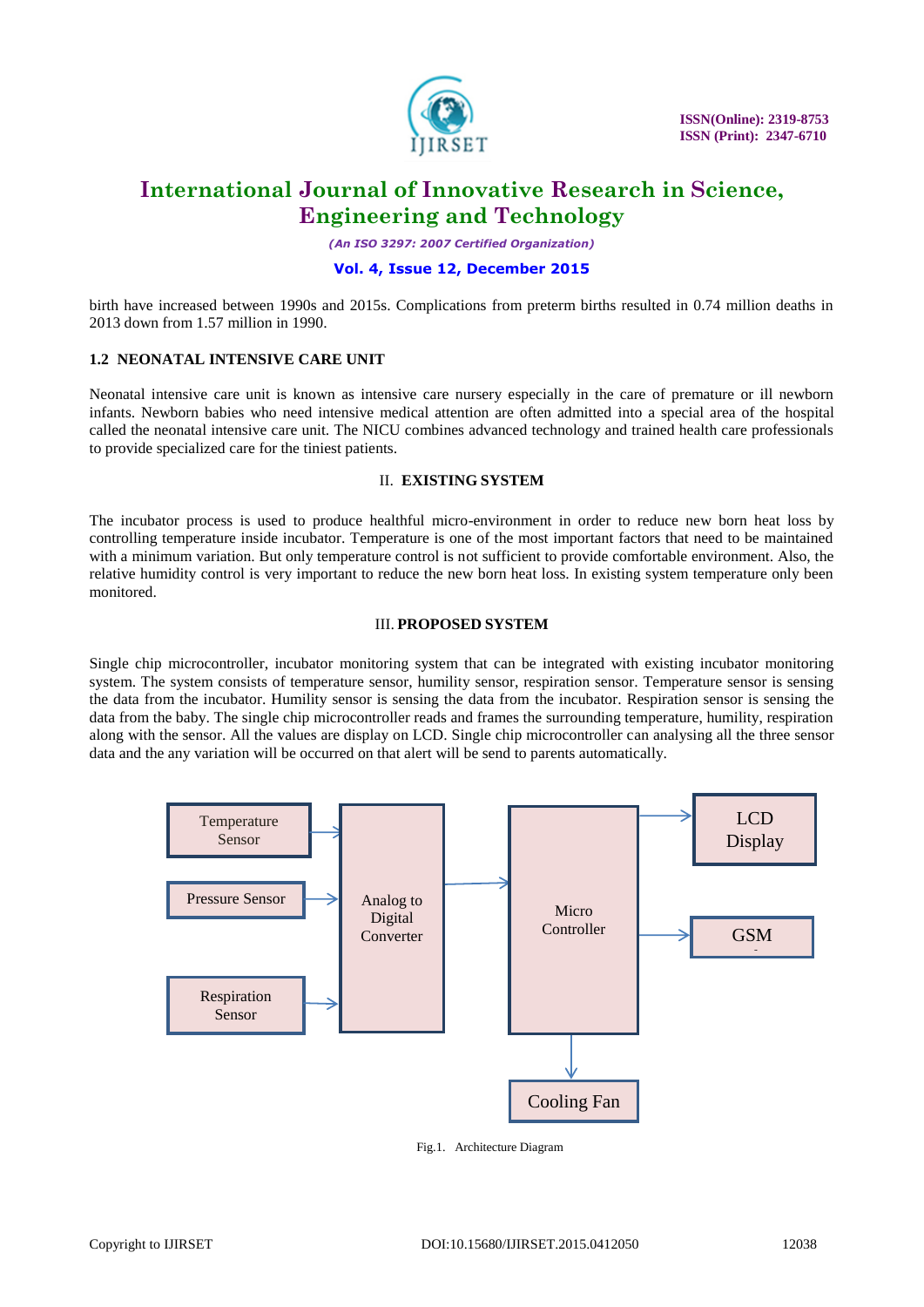

 **ISSN(Online): 2319-8753 ISSN (Print): 2347-6710**

# **International Journal of Innovative Research in Science, Engineering and Technology**

*(An ISO 3297: 2007 Certified Organization)*

**Vol. 4, Issue 12, December 2015**

#### IV.**RELATED WORK**

In this paper various sensors and then various components are used such as temperature sensor, pressure sensor, humidity sensor, LCD, cooling fan, 4 relay boards, SIM SMS MODEM to monitoring the baby incubators.

#### **4.1 TEMPERATURE SENSOR**

The measurement of temperature is one of the fundamental requirements for environmental control, as well as certain chemical, electrical and mechanical controls. Many different types of temperature sensors are commercially available, and the type of temperature sensor that will be used in any particular application will depend on several factors. For example, cost, space constraints, durability, and accuracy of the temperature sensor are all considerations that typically need to be taken into account.Various types of temperature sensors are known including liquid-in-glass (LIG) thermometers, bimetallic thermometers, resistance thermometers, thermocouples, and radiometers. Depending upon the temperature to be measured, therequired accuracy of the measurement, and other factors such as durability or cost, one type of temperature sensor may be preferable over another. Some temperature sensors provide a wide range of temperature measurement, whereas other temperature sensors may only provide temperature information for a small temperature range. In addition to thetemperature range sensed, the sensitivity and the accuracy of temperature sensors may also vary widely. Additionally, some temperature sensors work at high voltages while others only work at low voltages.



Fig.2. Temperature Sensor

There're many types of devices that can be employed as temperature sensors. They include integrated circuits (ICs), pyrometers, resistance temperature detectors (RTDs), thermistors, thermocouples, electromechanical & volume (EMV). LM35 is a precision IC temperature sensor with its output proportional to the temperature (in <sup>o</sup>C). The sensor circuitry is sealed and therefore it is not subjected to oxidation and other processes. With LM35, temperature can be measured more accurately than with a thermistor. It also possess low self-heating and does not cause more than 0.1 <sup>o</sup>C temperature rise in still air. The operating temperature range is from -55°C to 150°C. The output voltage varies by 10mV in response to every **<sup>o</sup>**C rise/fall in ambient temperature, *i.e.,* its scale factoris 0.01V/ **<sup>o</sup>**C.



Fig.3. Temperature Sensor Circuit Diagram

Temperature sensors are frequently provided in integrated circuits to detect when the operating temperature limits have been exceeded. Typical integrated circuit (IC) solutions for sensing temperature change use a semiconductor temperature sensor manufactured, entirely on the IC. Such ICs include transistors, bolometers and pyroelectrics. The integrated circuit sensor typically employs an integrated diode whose output characteristics are dependent upon temperature. The semiconductor temperature sensor can be a forward-biased pn junction diode or variations thereof as is known in the art, such as a diode connected npn or pnp bipolar transistor. Bolometers incorporating temperature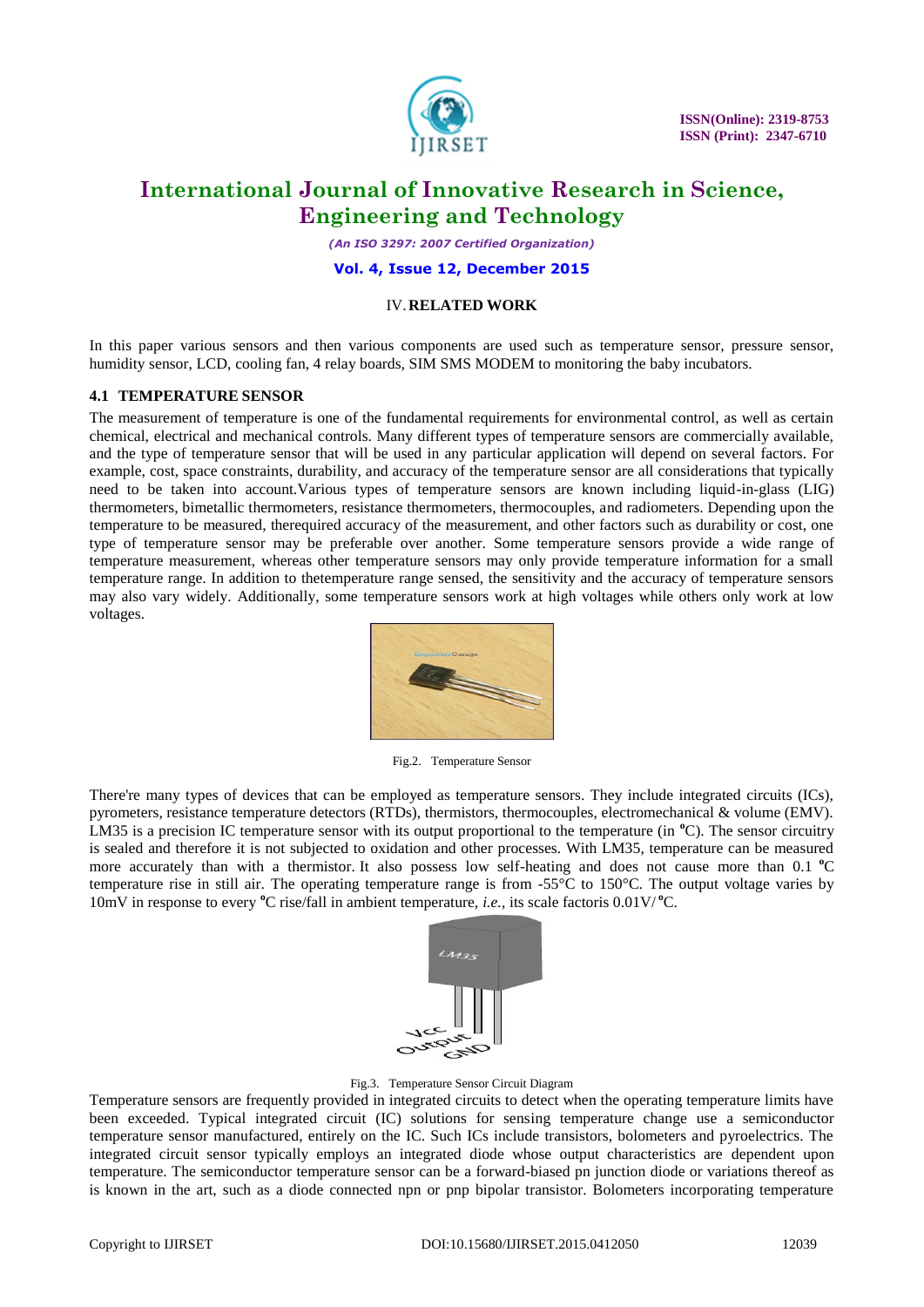

*(An ISO 3297: 2007 Certified Organization)*

#### **Vol. 4, Issue 12, December 2015**

sensors are well known devices for measuring radiation, and in these devices the temperature sensors are arranged to have temperatures dependent on the flux of incident radiation. Different types of bolometer are used for measuring different types of radiation in various environments; in fusion experiments, for example, bolometers are used to measure quantitatively the radiation and neutral particle emission from the plasma. The resistance temperature detector (RTD) takes advantage of the principal that the resistivity of metals is, to a small degree, dependent upon temperature.Two temperature sensors are used for the premature infant and for the Incubator. The type of temperature sensor we are using here is LM35. The specifications of temperature sensor are coded such that if the sensor detects that the temperature is 34°Celsius or greater, the fan will get switched on automatically, in order to reduce the temperature to an optimum of 22-27 $^{\circ}$ Celsius. Likewise, if the sensor detects that the temperature has reduced to 20 $^{\circ}$ Celsius or less, the heater will automatically get switched on (which, in our case, is a bulb) to increase the temperature up to the desired value.As can be seen, the LM34 and LM35 are easy-to-use temperature sensors with excellent linearity. These sensors can be used with minimal external circuitry fora wide variety of applications and do not require any elaborate scaling schemes noroffset voltage subtraction to reproduce the Fahrenheit and Celsius temperature scalesrespectively.

### **4.2 PRESSURE SENSOR**

A pressure sensor measures pressure, typically of gases or liquids. Pressureis an expression of the force required to stop a fluid from expanding, and is usually stated in terms of force per unit area. A pressure sensor usually acts as a transducer; it generates a signal as a function of the pressure imposed. For the purposes of this

article, such a signal is electrical. Pressure sensors are used for control and monitoring in thousands of everyday applications. Pressure sensors can also be used to indirectly measure other variables such as fluid/gas flow, speed, water level, and altitude. Pressure sensors can alternatively be called pressure transducers, pressure transmitters, pressure senders, pressure indicators, piezometers and manometers, among other names. There is also a category of pressure sensors that are designed to measure in a dynamic mode for capturing very high speed changes in pressure. Example applications for these types of sensor would be in the measuring of combustion pressure in an engine cylinder or in a gas turbine. These sensors are commonly manufactured out of piezoelectric materials such as quart. Some pressure sensor, such as those found in some traffic enforcementcameras, function in a binary (off/on) manner, i.e., when pressure is applied to a.The MPXx5050 series piezoresistive transducer is a state-of-the-art monolithic silicon pressure sensor designed for a wide range of application but particularly silicon pressure sensor designed for a wide range of applications but particularly those employing a microcontroller or microprocessor with A/D inputs. This patented, single element transducer combines advanced micromachining techniques, thin-film metallization, and bipolar processing to accurate, high level analog output signal that is proportional to the applied pressure.

### **4.2.1 FEATURES**

There are various features involved in Pressure sensor. Such as

- 2.5% maximum error over o degree to 85 degree
- Ideally suited for microprocessor or microcontroller based system
- Temperature compensated over -40 degree to +125 degree
- Patented silicon shear stress strain gauge
- Durable epoxy unitary element
- Easy to use chip carrier option

#### **4.3 HUMIDITY SENSOR**

Humidity is the amount of water vapor in the air. Water vapor is the gaseous state of water and is invisible. Humidity indicates the likelihood dew or fog. Higher humidity reduces the effectiveness of sweating in cooling the body of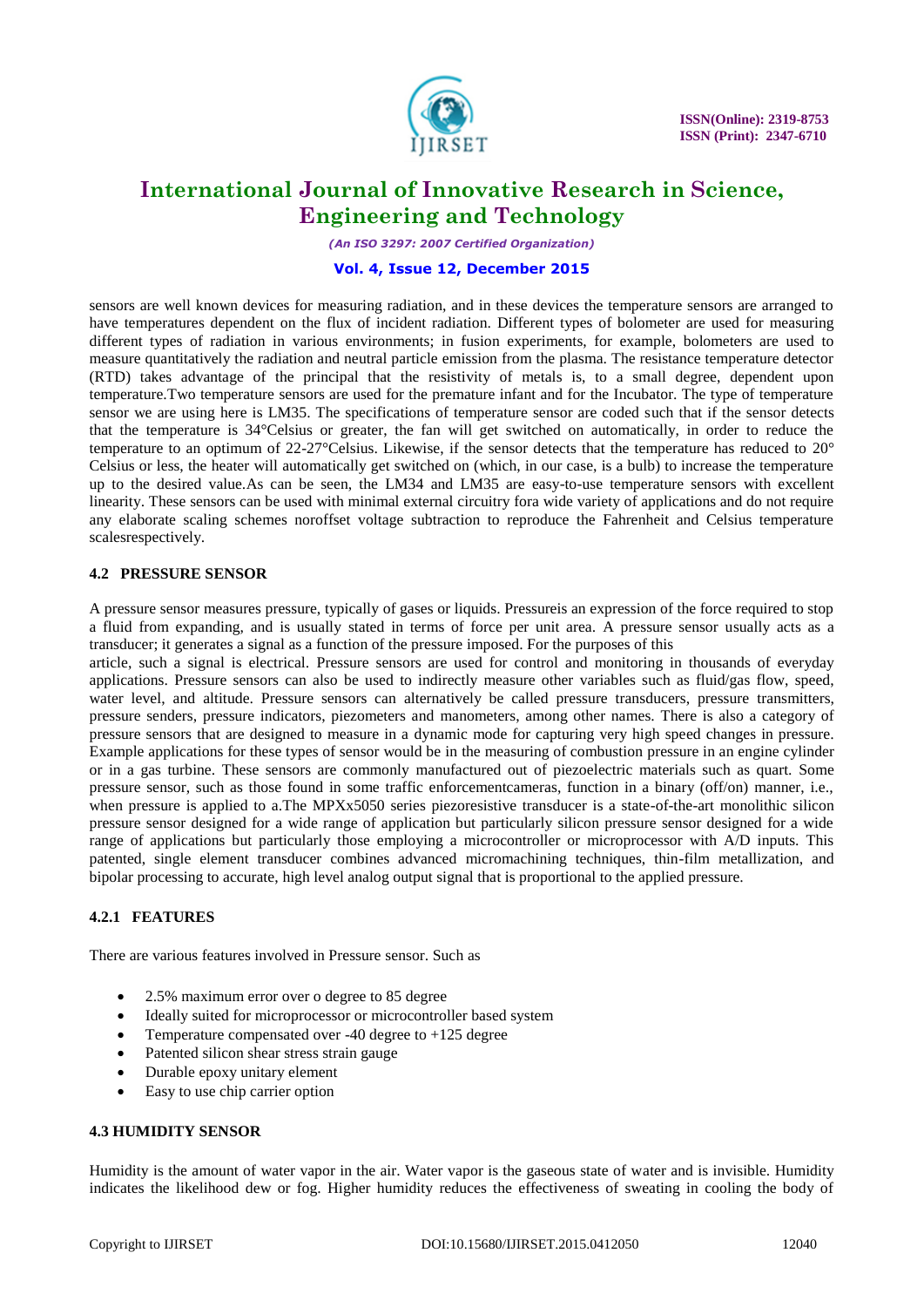

*(An ISO 3297: 2007 Certified Organization)*

### **Vol. 4, Issue 12, December 2015**

reducing the rate of evaporation of moisture from the skin. This effect is calculated in a heat index table or humidor. There are three main measurement of humidity: absolute, relative and specific. Absolute humidity is the water content of air at a given temperature expressed in gram per cubic meter. Relative humidity, expressed as a percent, measure the current absolute humidity relative to the maximum (highest point) for the temperature. Specific humidity is a ratio of the water vapor content of the mixture to the total air content on a mass basis.

### **4.4 SIM GSM MODEM**

The GSM modem can accept any GSM network operator SIM card and act just like a mobile phone with its own unique phone number. Advantages of using this modem will be that you can use its RS232 port to communicate and develop embedded applications. Applications like SMS control, data transfer, remote control and logging can be developed easily. The modem can either be connected to pc serial port directly or to any microcontroller through MAX232. It can be used to send and receive SMS or make/receive voice calls. It can also be used in GPRS mode to connect to internet and do many applications for data logging and control. In GPRS mode you can also connect to any remote FTP server and upload files for data logging.

### **4.4.1 APPLICATION**

Various applications involved using SIM SMS MODERM

- SMS based remote control and alerts
- Security application
- Sensor monitoring
- GPRS mode remote data logging

### **4.4.2 FEATURES**

SIM SMS MODEM features are

- Status of modem indicated by LED
- Simple to use and low cost
- On board switching type power supply regulator
- RS232 output

### **4.5 4 RELAY BOARD**

This is an easy to use 4 channel relay board that works on 12V. Use it to control four 240V power appliances directly from microcontroller or low voltage circuits. Perfect for switching 240V appliances-lights, fans and etc. and even high power motors at lower voltages. The board uses high quality relays, which can handle a maximum of 7A/240V AC or 7A/24V DC. Each relay has all three connections-common, normally closed brought out to 3 pin screw terminals which makes it easy to make and remove connections. The board has a power indication and a relay status LED to ease debugging. The bard can accept inputs within a wide range of voltages from 4v 10 12v. Powers input and relay control signal are brought to header pins on the board. Hence, the board can be easily interfacing with our development boards using our female to female jumper wires. The power input for this board can also provide through the on-board DC barrel jack. Hence, our SMPS type power adapters can also be used to directly power this board.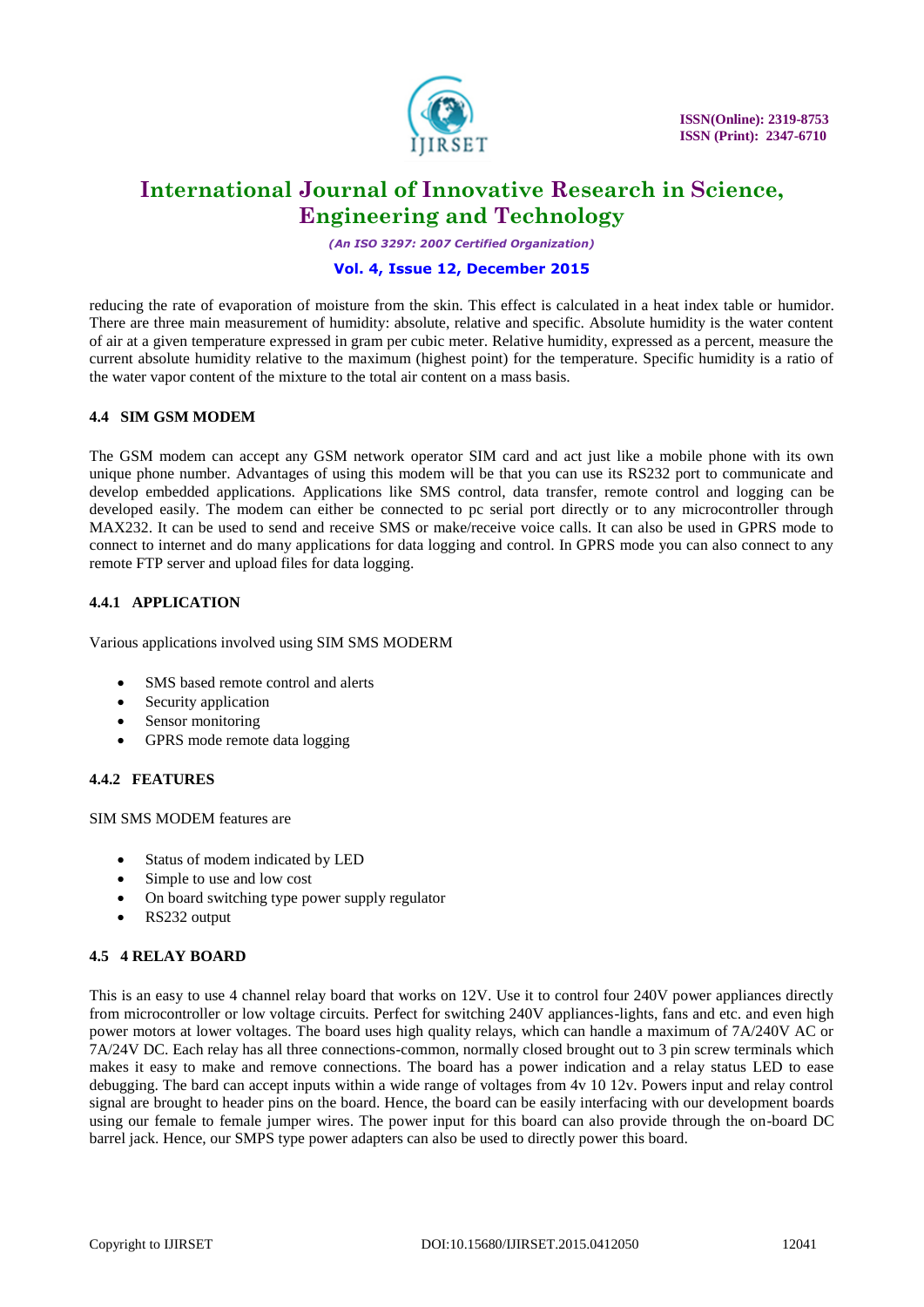

*(An ISO 3297: 2007 Certified Organization)*

#### **Vol. 4, Issue 12, December 2015**

#### **4.6 MICROCONTROLLER – PIC 16F877A**

PIC 16F877 is one of the most advanced microcontroller from Microchip. This controller is widely used for experimental and modern applications because of its low price, wide range of applications, high quality, and ease of availability. It is ideal for applications such as machine control applications, measurement devices, study purpose, and so on.The PIC16F877A is a microcontroller in the PIC family of controllers produced by Microchip Technology. The PIC16F877A CMOS FLASH-based 8-bit microcontroller is upward compatible with the PIC16C5x, PIC12Cxxx and PIC16C7x devices. It features 200 ns instruction execution, 256 bytes of EEPROM data memory, self-programming, an ICD, 2 Comparators, 8 channels of 10-bit Analog-to-Digital (A/D) converter, 2 capture/compare/PWM functions, a synchronous serial port that can be configured as either 3-wire SPI or 2-wire I2C bus, a USART, and a Parallel Slave Port.

#### 40-Pin PDIP



**4.7 12V COOLING FANS**

Cooling fans are essential to systems that produce a significant amount of heat like computers and other electronic components. Different systems are engineered to work with specific types of fans. Cooling fans come in all shapes and sizes as well as voltages, airflow and case size. Some are even weather resistant and can stand up against the elements. It's important to know the specific type of fan your CPU/ electronic component requires as fans and blowers are not universal. Be sure to reference the fan part number before you buy a replacement. Installing the wrong fan type can cause more harm to your computer/system. The fan is used to decrease the temperature if it has exceeded the specified value and brings it down to the normal value, hence protecting the baby. A relay circuit is used for the switching the voltage from 5V to 12V, which is the Voltage required to run the Fan.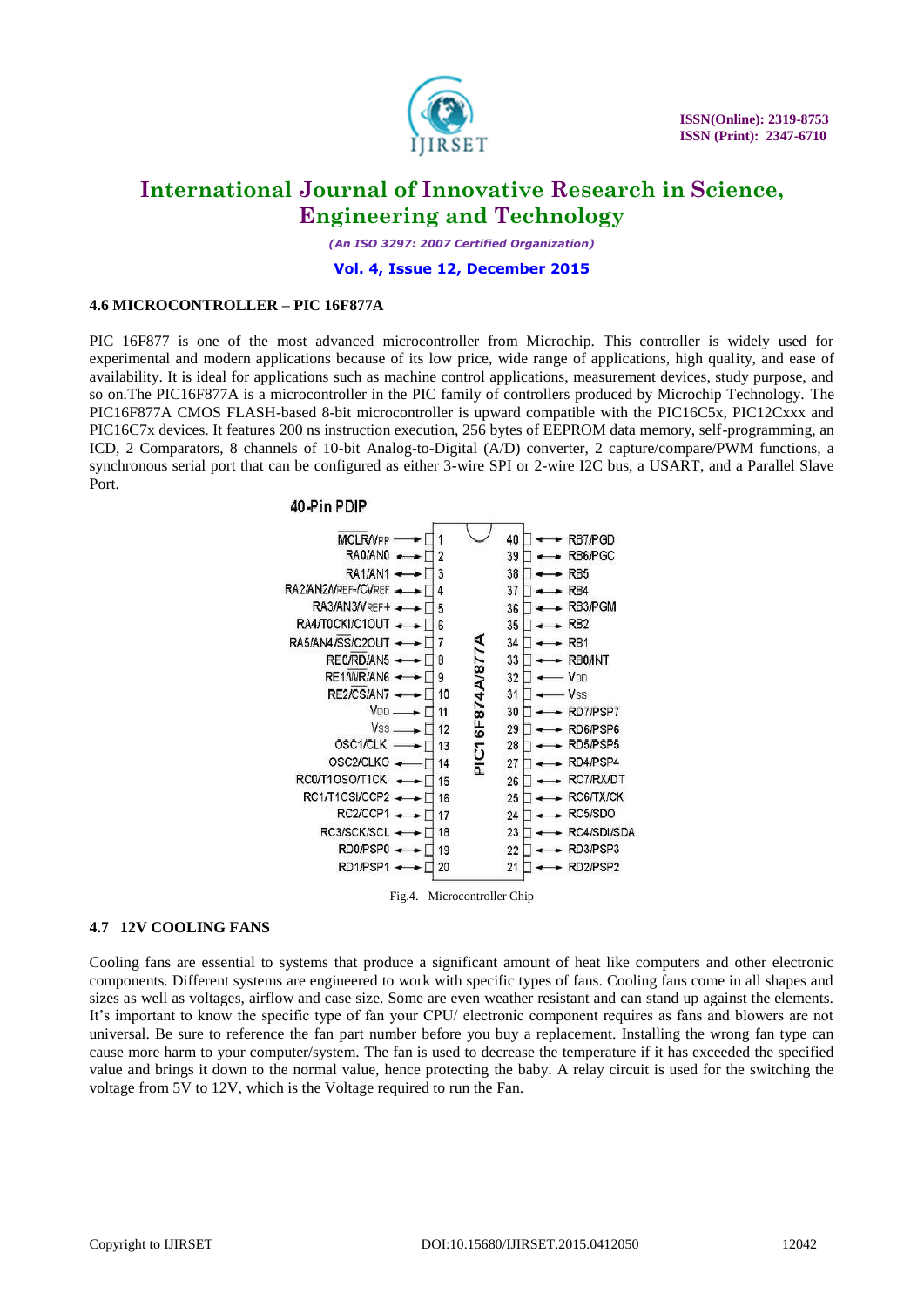

 **ISSN(Online): 2319-8753 ISSN (Print): 2347-6710**

# **International Journal of Innovative Research in Science, Engineering and Technology**

*(An ISO 3297: 2007 Certified Organization)*

**Vol. 4, Issue 12, December 2015**

### V. **IMPLEMENTATION**

The given circuit diagram shows interfacing between all components of this project. Here microcontroller is used to control all operations of the baby incubator. There are many functions are involved such as cooling, heating, pulse rating, display all readings, etc.



Fig.5. Circuit Diagram

### VI.**RESULT**

Figure show the result of microcontroller based premature baby incubator. Using the component like temperature sensor, pressure sensor, humidity sensor, gsm sim modem, cooling fan etc..,



Fig.6. Pic Kit 3